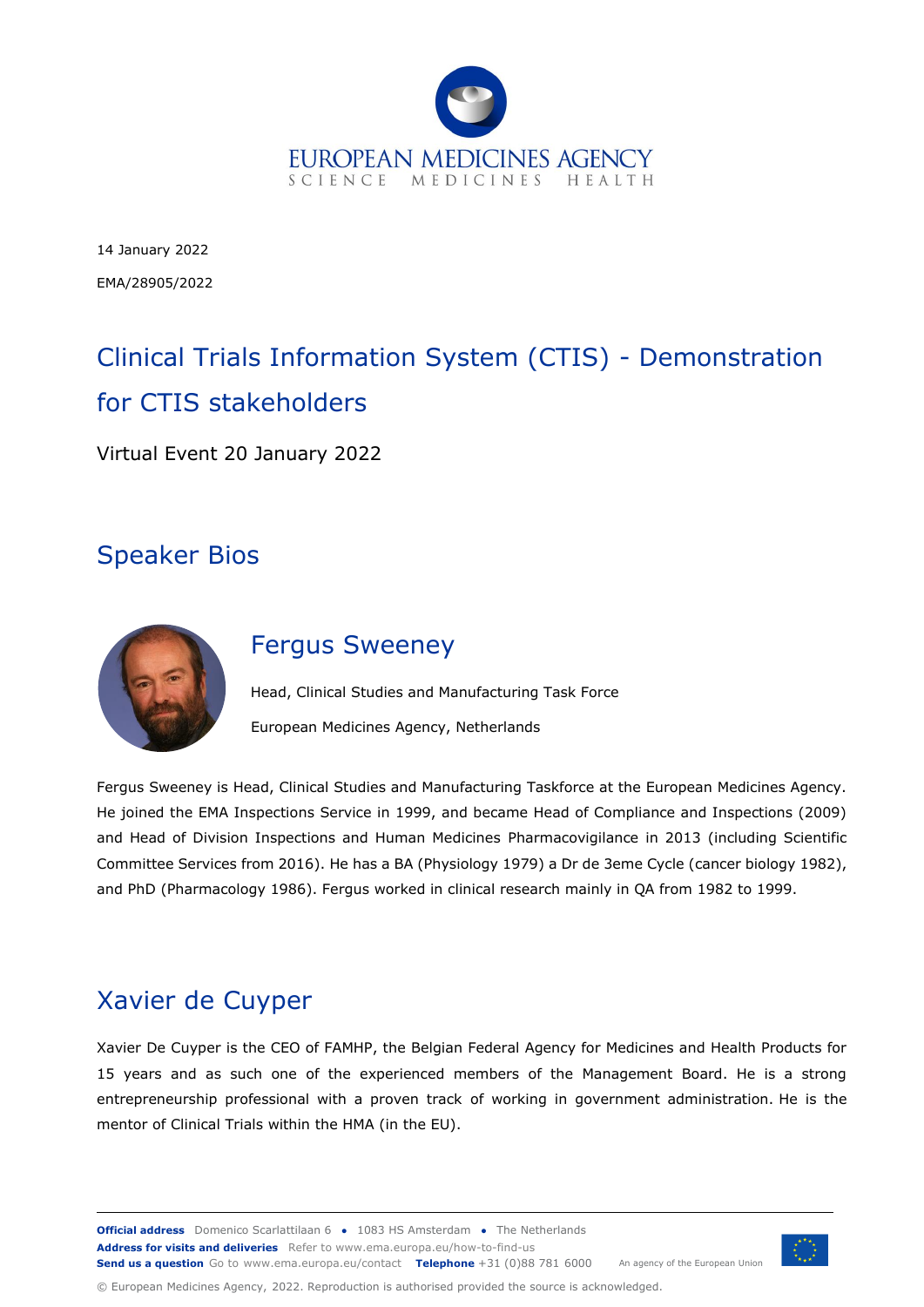

### Kristof Bonnarens

Team leader, Directorate-General for Health and Food Safety DG SANTE, European Commission, Belgium

Kristof is an industrial pharmacist. Being a Belgian national, he started working for the Belgian Federal Agency of Medicines and Health Products in 2005, and in 2009 he took up the responsibility for the Research and Development division, in charge of clinical trial applications. Kristof was the Belgian member and secretary of the Clinical Trial Facilitation Group, and the Belgian representative in the European Commission's Clinical Trial Expert Group. He was also part of the negotiations of the Clinical Trial Regulation in 2013 and 2014. After a brief period working for the association of the Belgian pharmaceutical industry from 2016 onwards, he joined the EU Commission in 2019. Kristof has worked on the CTIS project and has been closely involved in the CTIS governance, the independent audit and the Commission decision on full functionality.



## Laura Pioppo

Scientific Administrator, CTIS expert European Medicines Agency, Netherlands

Laura qualified as pharmacist before joining the EMA in 2009 in the Compliance and Inspection Department where she was responsible for the coordination and follow up of GCP and Pharmacovigilance inspections requested by CHMP. Since 2017 Laura has been working on the development of the Clinical Trials Information system (CTIS), defining and testing the system functionalities in collaboration with the MS and sponsors product owners and the European Commission.

# Melis Koyuncuogullari

Business Analyst

#### NTTData

Melis has 5 years of experience in IT consultancy and has been working in the CTIS project as a part of Business Analyst team for 2 years. She has been involved in the Analysis & Design of the many modules in the system and participated testing activities.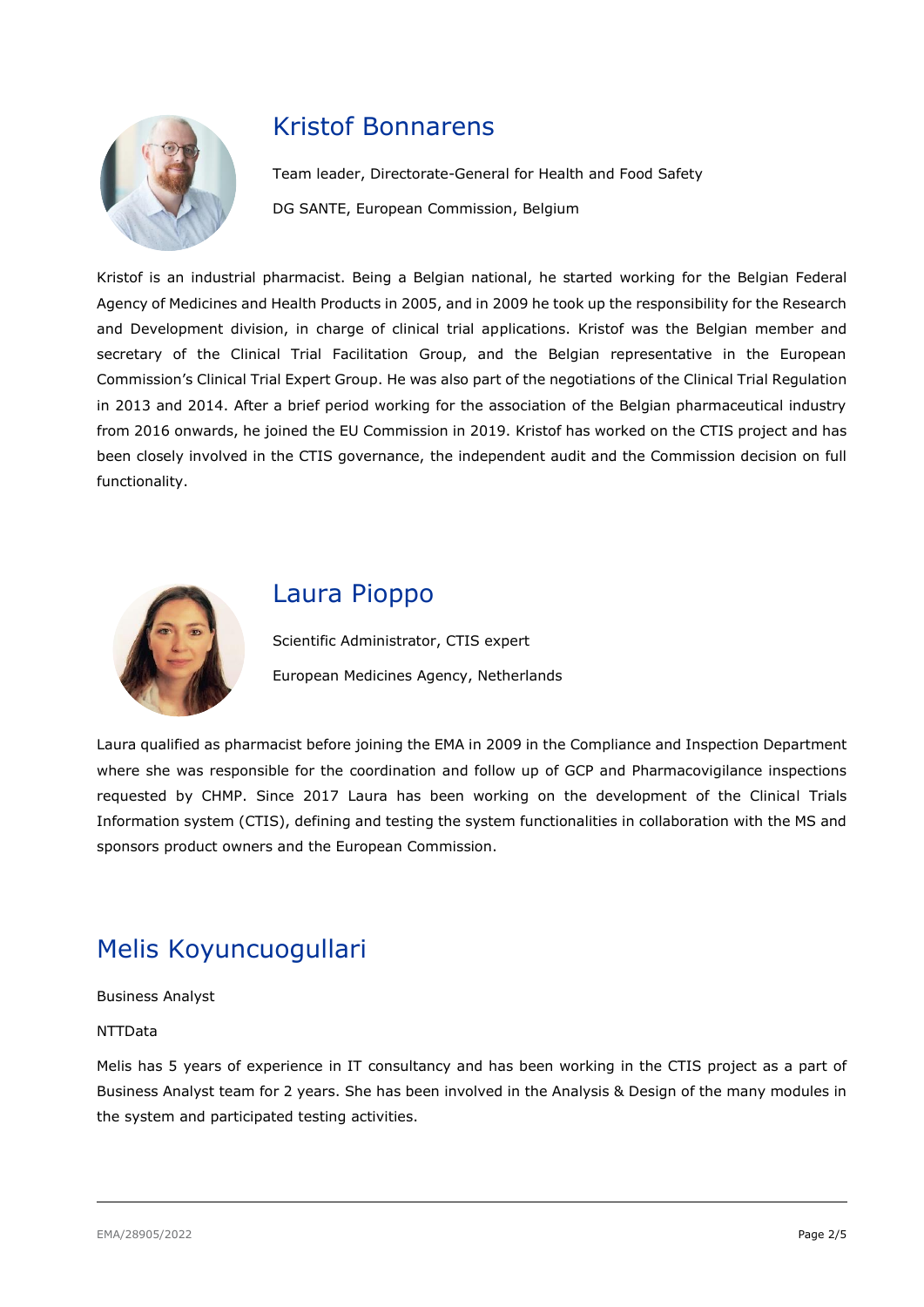# Olga Álvarez

Business Analyst Team lead

#### NTTData

Olga has 8 years of experience in IT consultancy sector, 6 of them working in IT product definition and delivery. She has been working in CTIS project for 3 years and a half, since NTTData took over, and during this period she has been participating in the definition of the solution from a functional point of view, Quality Assurance and coordination of the delivery and validation activities in preparation for the Go-Live.



### Marianne Lunzer

Safety assessor Agency for Health and Food Safety (AGES), Austria

Marianne is a Medical Doctor currently working as a safety assessor in the clinical trials department at AGES. She has been a CTFG alternate since 2017 and a CTIS MS PO since 2019. Marianne also served as pharmacovigilance assessor (2008-2017) and was an alternate member of the PRAC.



### Ruediger Pankow

Principal Consultant | Regulatory Affairs Parexel International GmbH, Germany

Ruediger is a Molecular Biologist by profession and Principal Consultant Regulatory Affairs at Parexel, where he has 14 years CRO experience in global clinical trials management and regulatory consulting. Representing ACRO for the EU Scientific and Regulatory Committee he has been continuously involved since 2016 in various European Medicines Agency stakeholder activities for the EU Clinical Trial Information System (CTIS) development, specifically since 2019 as sponsor product owner for the EMA CTIS delivery model and as CTIS expert for EMA CTIS training modules validation.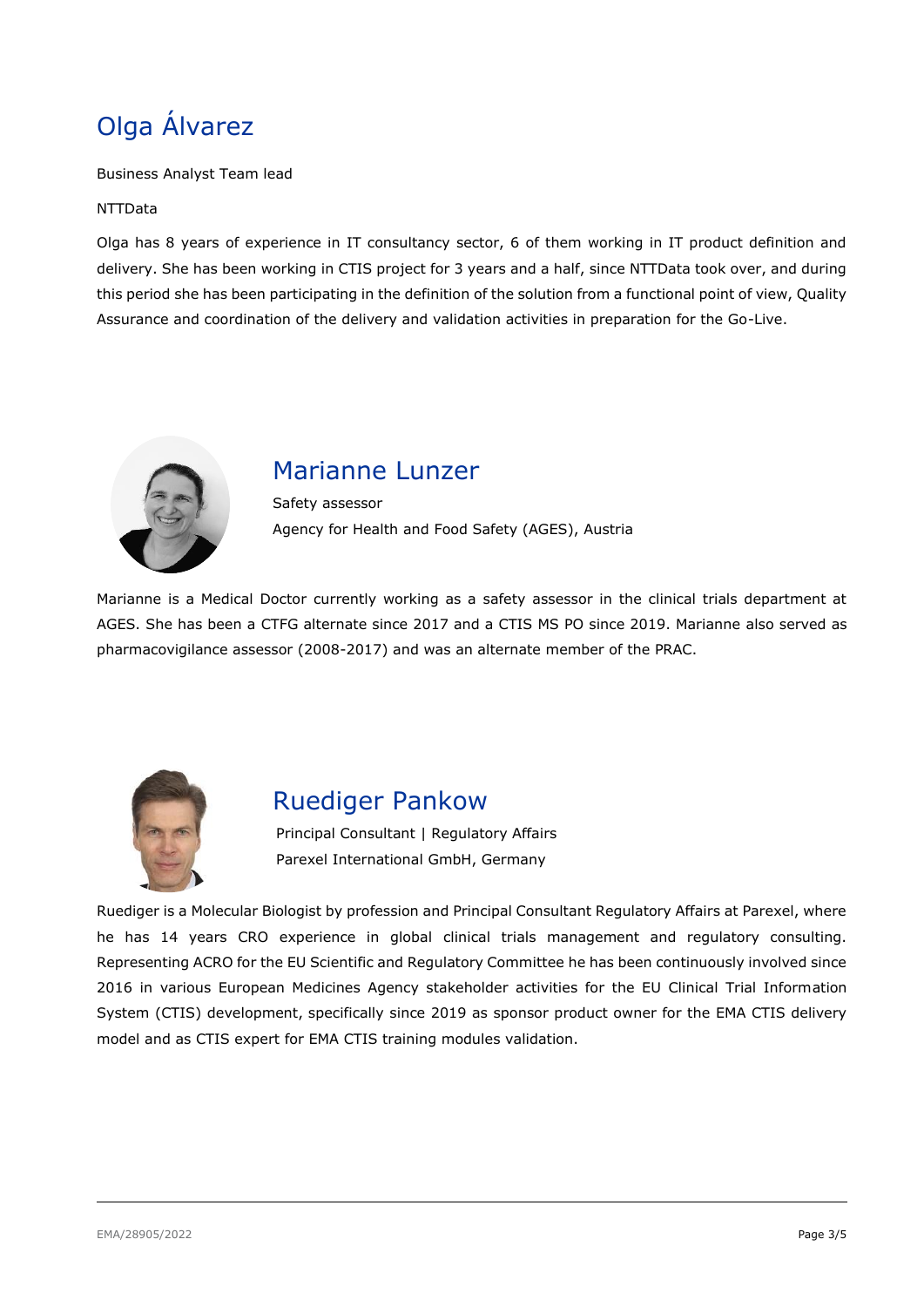

# Ana Rodriguez Sanchez Beato

CTIS Deputy Programme Manager/CTIS Expert European Medicines Agency, Netherlands

Ana holds a PhD in molecular microbiology in 1995. She has worked in the pharmaceutical industry and at EMA, joining the Inspection Sector in September 2003. Ana became Head of the Clinical and Non-clinical Compliance Service in 2009, with her service involved in the implementation of the Clinical Trials Regulation (CTR) and the development of CTIS, providing the business perspective. She moved to the Clinical Studies and Manufacturing Taskforce in March 2020, continuing here with her role as CTIS Deputy Programme Manager and CTIS Expert.



# Pieter Vankeerberghen

Head of Clinical Trials European Medicines Agency, Netherlands

Pieter Vankeerberghen studied Industrial Pharmacy, obtained a Ph.D. in Pharmaceutical sciences and holds a master degree in informatics. After working for 4 years in R&D, first in Clinical Data Management and later as project manager in human pharmacology, he joined the Belgian authorities in 2000 leading various projects. From 2016 he led their R&D department for clinical trials and unmet medical need. In this role he was a Member State Product Owner for the CTIS project. Since August 2020, he is head of EMA clinical workstream and CTIS programme manager.



### Petri Paakkonen

Head of Human Medicines Information Management European Medicines Agency, Netherlands

Petri Paakkonen is Head of Human Medicines Information Management. He joined the EMA Information Management in 2018 as Head of Project Assurance and Management, prior to joining the Agency Petri has held multiple position in Business and IT-development in the private sector and at the Finnish Medicines Agency. Currently Petri is also responsible for the IT delivery within the CTIS programme.